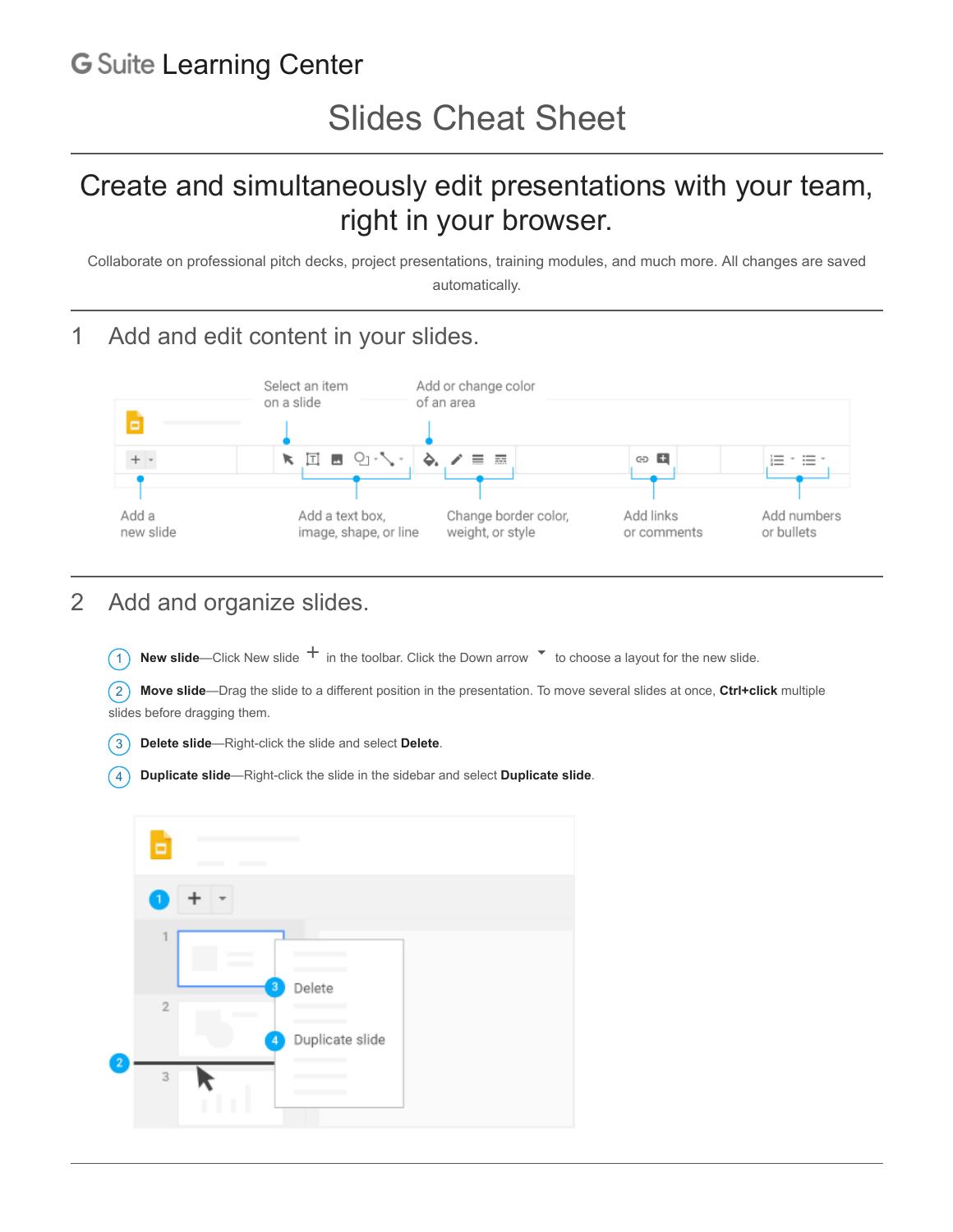### 3 Work with different copies and versions of your presentation.

**Import slides**—Add slides from another presentation to your current slide deck.

**Make a copy**—Create a duplicate of your presentation. This is a great way to create templates.

**Download as**—Download your presentation in other formats such as PowerPoint® or PDF.

**Email as attachment**—Email a copy of your presentation.

**Version history**—See all the changes you and others have made to the presentation, or revert to earlier versions.

**Publish to the web**—Publish a copy of your presentation as a webpage, or embed your presentation in a website.

| Б | File                                                  |   |
|---|-------------------------------------------------------|---|
|   | Import slides<br>Make a copy                          |   |
|   | Download as<br>Email as attachment<br>Version history | ь |
|   | Publish to the web                                    |   |

4 Click **Share** to share your presentation, then choose what collaborators can do. They'll also receive an email notification.

|                    | Share or unshare | <b>Edit content directly</b> | <b>Add comments</b> |
|--------------------|------------------|------------------------------|---------------------|
| <b>Can edit</b>    |                  |                              |                     |
| <b>Can comment</b> |                  |                              |                     |
| Can view           |                  |                              |                     |

5 Collaborate with your team in real time.